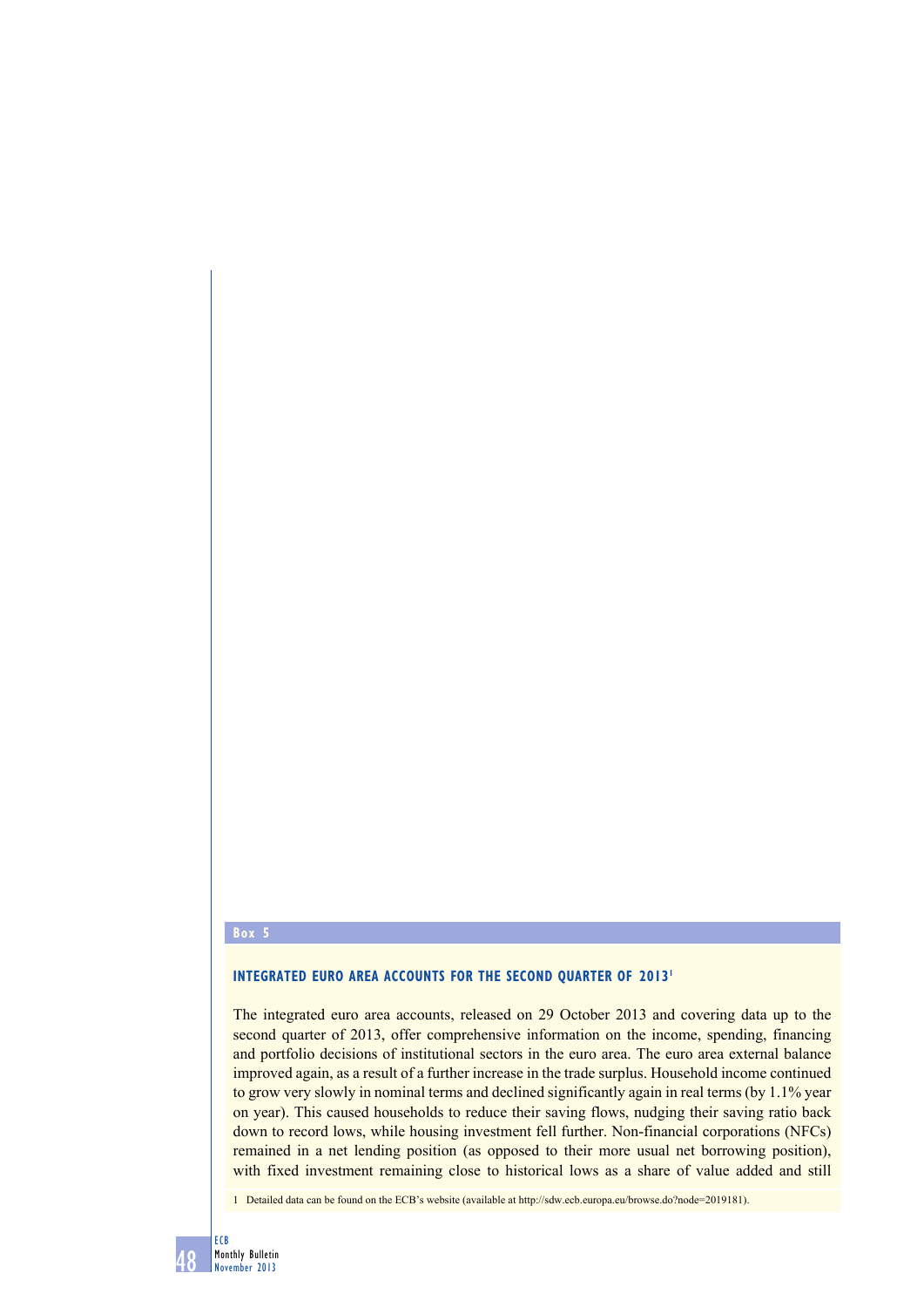### **eConomiC and monetary develoPments**

Monetary and financial developments

declining in year-on-year terms (albeit at a reduced pace). NFC business margins remained at very low levels, below their post-Lehman trough. The reduction of government deficits resumed. From a balance sheet perspective, household net wealth declined slightly, while the strong NFC deleveraging trend was interrupted in the second quarter owing to losses on equity held. Financial corporations' capital ratios remained stable at high levels. The international investment position (i.i.p.), which captures the net external balance sheet position of the euro area, improved further, while non-residents continued to shift from deposits into debt securities.

# **Euro area income and net lending/net borrowing**

In the second quarter of 2013 the nominal growth rate of euro area disposable income recovered to  $0.7\%$  year on year, from  $0.1\%$  in the first quarter. This reflected the improvement in yearon-year real GDP growth from the first to the second quarter (which contributed 0.6 percentage point). There was also a reversal of the adverse working day effects that affected the first quarter (contributing around 0.7 percentage point). These effects were offset by a deterioration in net property income and transfers with the rest of the world (-0.7 percentage point). The rebound in euro area nominal income primarily reflected an increase in government income (see Chart A).

With euro area consumption growing at broadly the same rate as income, overall euro area gross saving growth came to a standstill. The household saving ratio fell back to its historical low and  $NFCs'$  retained earnings declined. By contrast, the government sector resumed the reduction in dissaving. The pace of decline in euro area fixed capital formation more than halved, standing at 3.2% year on year in the second quarter, reflecting a fall in all sectors: investment of NFCs contracted by 2.7%, while that of households and government fell by 2.8% and 1.6%



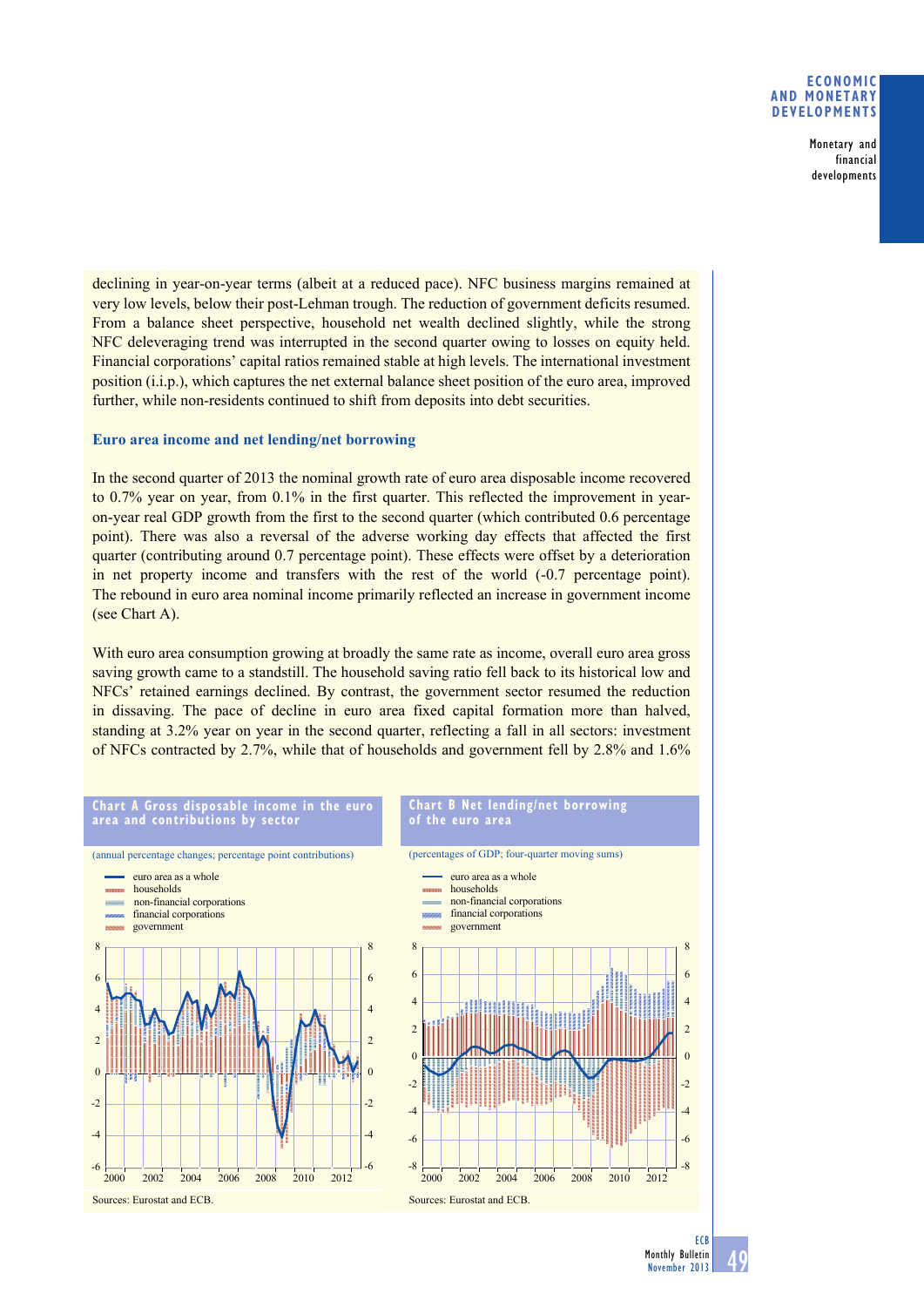respectively. A slight destocking was observed in the second quarter, with the result that the pace of decline in gross capital formation was very close to that of fixed capital formation.

With capital formation still declining and savings stabilising, euro area "net lending" improved further, to stand at 2% of GDP on a four-quarter-sum basis. This is also reflected in the increase in the current account surplus. From a sectoral viewpoint, this improvement notably mirrored a reduction in government deficits and an increase in the net lending of financial corporations, while the net lending of NFCs and households remained broadly stable on a four-quarter-sum basis (see Chart A). On the financing side, cross-border flows remained subdued, with nonresidents continuing to shift from deposits into debt securities. The i.i.p. improved further, standing at -18.7% of GDP in the second quarter.

#### **Behaviour of institutional sectors**

In the second quarter of 2013 *household* nominal income growth remained subdued (standing at  $0.2\%$  year on year). On the one hand, the fiscal drag (household net transfers vis-à-vis government) subtracted 0.2 percentage point from annual income growth, while net property income earned accounted for a further 0.3 percentage point reduction. On the other hand, compensation of employees continued to grow at a slow pace  $(0.5\%)$ , while gross operating surplus and mixed income accelerated somewhat (see Chart C). Amid lower inflation, real income fell less markedly in the second quarter, declining at a rate of  $1.1\%$  year on year (as compared with a low of  $2.3\%$  in the fourth quarter of 2012). As consumption grew at a somewhat faster rate  $(0.5\%$  in nominal terms), households' savings contracted, pushing the saving ratio back to its record low of 12.8% on a seasonally adjusted basis (see Chart D). The pace of contraction in housing investment halved but still remained significant. Household net lending thus remained



50 ECB Monthly Bulletin November 2013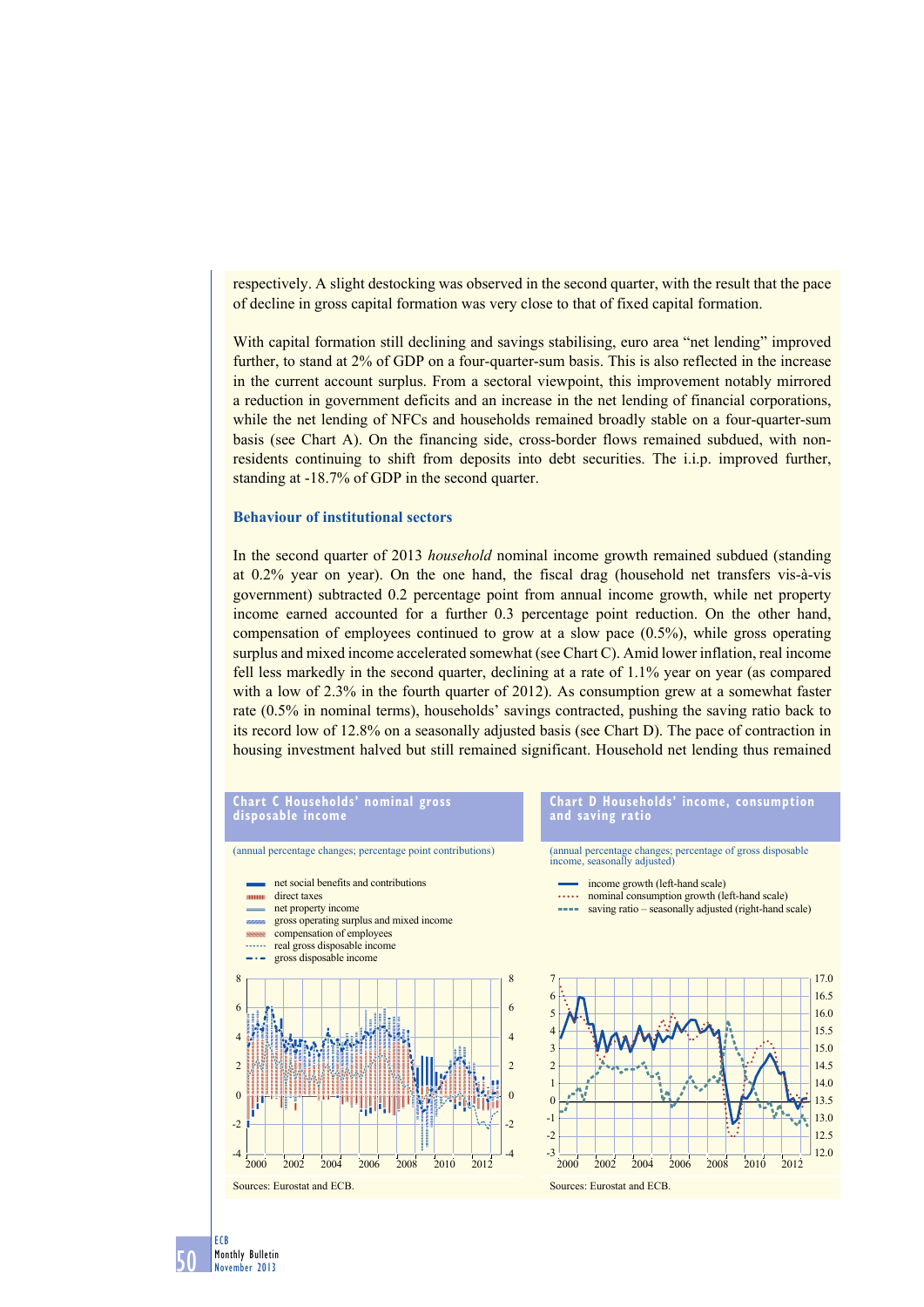#### **eConomiC and monetary develoPments**

Monetary and financial developments



broadly stable. Growth in both household financing and financial investment stabilised at very low levels. On the financing side, borrowing from banks came to a halt. On the assets side, households continued to shift their portfolios into bank deposits, insurance technical reserves and mutual funds, and away from debt securities. Household net wealth fell somewhat year on year, as holding losses on housing again exceeded net saving and year-on-year gains on equity held (see Chart G). As a consequence, households' leverage ratio continued to edge up.

The gross operating surplus of *NFCs* picked up in the second quarter of 2013 after having declined in the first quarter, as value added recovered (growing at a rate of  $1\%$  year on year) and outpaced the stable slow growth in wages. Business margins, as measured by the ratio of net operating surplus to value added, remained at the low point reached in the first quarter, which was even lower than the post-Lehman trough (four-quarter average; see Chart E). When measuring firms' profitability using national accounts, the focus should be on the net operating surplus rather than the gross operating surplus since consumption of fixed capital (i.e. amortisation of capital equipment and buildings spread over several years) should be excluded. Given that consumption of fixed capital represents a fixed cost of business, it tends to move exogenously and steadily throughout the business cycle. As a result, a net profit measure tends to be more sensitive to the business cycle than a measure of gross profits and is thus likely to be more depressed during periods of low activity (see Chart F).<sup>2</sup> At the same time, a number of factors continued to keep NFC net savings (i.e. retained earnings) at relatively elevated levels, notwithstanding a decline in the second quarter: net interest paid by NFCs remained low (and continued to fall), as did net dividends paid out (although they increased). The overall pace of decline in fixed capital expenditure moderated to  $-2.7\%$  year on year, from  $-8.3\%$  in the first quarter, while investment remained close to its historical low as a share of value added. The unusual net lending position

2 See, for instance, the box entitled "The role of profits in shaping domestic price pressures in the euro area", *Monthly Bulletin*, ECB, March 2013.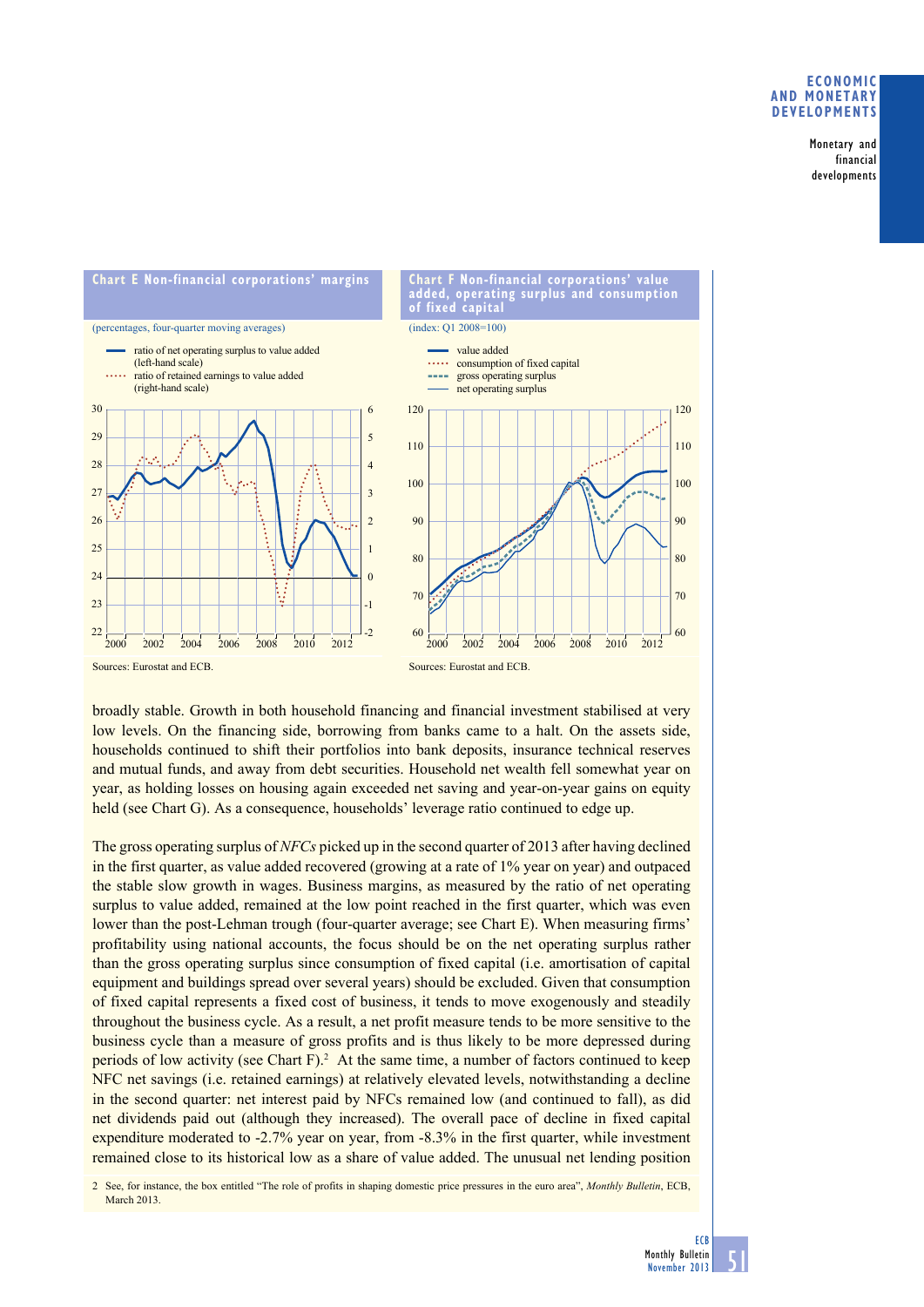of NFCs declined somewhat in the second quarter (though still increasing year on year). On the financing side, in order to compensate for bank lending (which contracted by  $E150$  billion over four quarters), NFCs continued to tap the bond market  $(\epsilon \theta 2)$  billion in net terms) and the stock market  $(621 \text{ billion})$ , as well as to actively borrow from other financial corporations  $(699 \text{ billion})$ . Intra-sector lending, comprising loans granted by other NFCs and the bulk of trade credits (which are important for SMEs facing bank financing constraints), came to a halt. NFCs reduced the pace at which they increased their already ample liquidity buffers (which stood at  $\epsilon$ 2.7 trillion). The ongoing deleveraging process of NFCs was temporarily interrupted in the second quarter owing to the lower valuation of equity held.

The reduction of the *government* deficit resumed (with net borrowing standing at 3.7% of GDP on a four-quarter-sum basis), despite significant capital expenditure related to bank recapitalisation  $(0.7\% \text{ of GDP on a four-quarter-sum basis})$ , owing mainly to the reversal of the abrupt deceleration in tax revenue observed in the first quarter. Current expenditure grew by 1.7% year on year in nominal terms in the second quarter. Fixed investment expenditure fell again, but at a slower pace. Debt issuance continued to fund large deficits as well as significant increases in financial assets, with the latter notably reflecting sizeable intergovernmental lending and some frontloading of debt issuance. Debt securities issued were bought by financial corporations, particularly banks, and to some extent by non-residents.

The year-on-year fall in the disposable income of *financial corporations* moderated. Net dividends earned stabilised, while value added and net interest earned, taken together, continued

#### **Chart g Change in the net worth of households** (four-quarter moving sums; percentages of gross disposable income) (percentage of total assets; ratio) change in net worth capital to assets **CONTRACTOR** change in net worth due to net saving<sup>1)</sup> ..... notional capital to assets other flows in financial assets and liabilities2)  $\equiv$  equity to assets other flows in non-financial assets<sup>3</sup> 70 70 16 60 60 14 40 40 12  $20$ 20 10  $\sqrt{2}$  $\theta$ 8  $-20$  $-20$ 6 -40  $-40$ 4 2000 2002 2004 2006 2008 2010 2012

Sources: Eurostat and ECB.

Notes: Data on non-financial assets are estimates by the ECB. 1) This item comprises net saving, net capital transfers received and the discrepancy between the non-financial and the financial accounts.

2) Mainly holding gains and losses on shares and other equity. 3) Mainly holding gains and losses on real estate (including land).

#### **Chart h Capital ratios of financial institutions excluding mutual funds**



Notes: In this chart, "equity" comprises "shares and other equity" other than "mutual fund shares". "Capital" is defined as the difference between financial assets and liabilities other than equity. Assets and liabilities are valued at market value. The ratio of "notional capital to assets" is calculated on the basis of transactions in capital and assets, i.e. excluding holding gains/ losses on (changes in prices of) assets and liabilities.